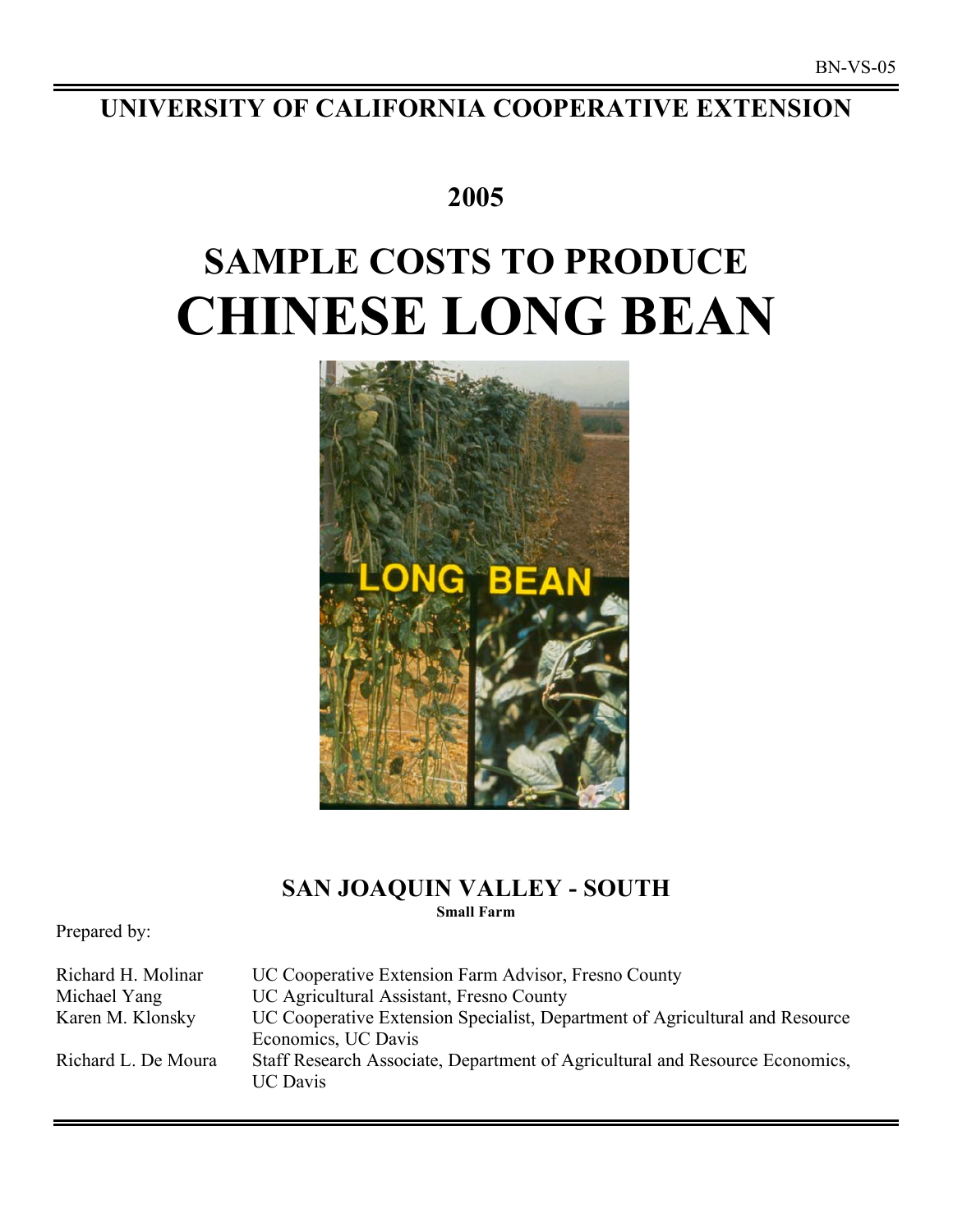# **UNIVERSITY OF CALIFORNIA COOPERATIVE EXTENSION**

# **SAMPLE COSTS TO PRODUCE CHINESE LONG BEAN**

**San Joaquin Valley - 2005**

# **STUDY CONTENTS**

| Table 2. COSTS AND RETURNS PER ACRE to PRODUCE CHINESE LONG BEAN 10      |  |
|--------------------------------------------------------------------------|--|
| Table 3. MONTHLY CASH COSTS PER ACRE to PRODUCE CHINESE LONG BEAN 11     |  |
|                                                                          |  |
| Table 5. WHOLE FARM ANNUAL EQUIPMENT, INVESTMENT and OVERHEAD COSTS.  13 |  |
|                                                                          |  |
|                                                                          |  |

# **INTRODUCTION**

Sample costs to produce Chinese long bean in the San Joaquin Valley are shown in this study. The study is intended as a guide only, and can be used to make production decisions, determine potential returns, prepare budgets and evaluate production loans. The practices described are based on production operations considered typical for this crop and region, but will not apply to every farm. Sample costs for labor, materials, equipment and custom services are based on current figures. "Your Costs" columns in Tables 1 and 2 are provided for entering your farm costs.

The hypothetical farm operations, production practices, overhead, and calculations are described under the assumptions. For additional information or an explanation of the calculations used in the study call the Department of Agricultural and Resource Economics, University of California, Davis, California, (530) 752- 3589 or the local UC Cooperative Extension office.

Sample Cost of Production Studies for many commodities can be downloaded at http://coststudies.ucdavis.edu, requested through the Department of Agricultural and Resource Economics, UC Davis, (530) 752-4424 or obtained from the local county UC Cooperative Extension offices. Some archived studies are also available on the website.

The University of California does not discriminate in any of its policies, procedures or practices. The university is an affirmative action/equal opportunity employer.

**University of California and USDA, Risk Management Cooperating.**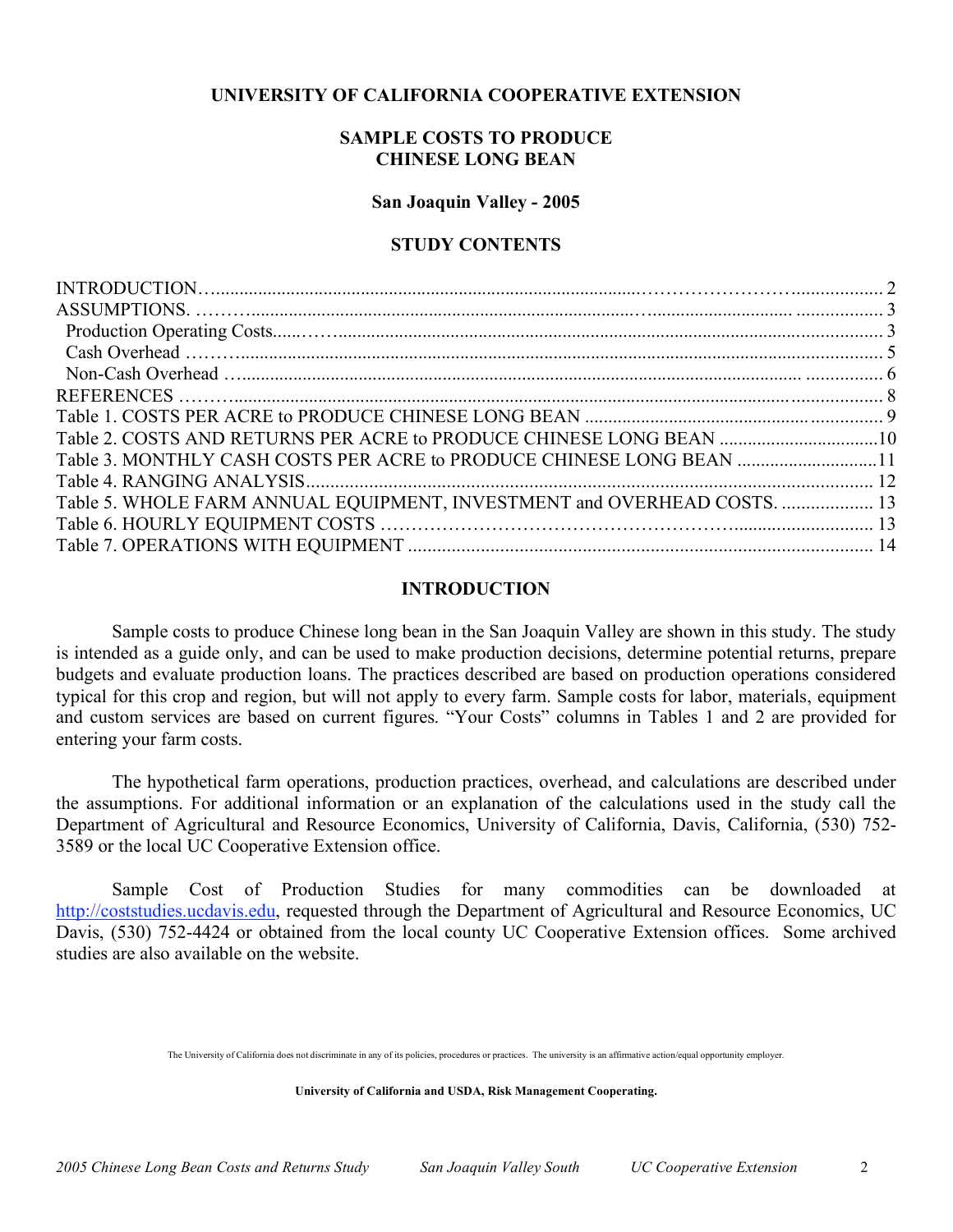# **ASSUMPTIONS**

The assumptions refer to Tables 1 to 7 and pertain to sample costs to produce Chinese long bean in the San Joaquin Valley. The cultural practices described represent production operations and materials considered typical for a small farm in the region. Costs, materials, and practices in this study will not apply to all farms. Timing of and types of cultural practices will vary among growers within the region and from season to season due to variables such as weather, soil, and insect and disease pressure. The study is intended as a guide only. **The use of trade names and cultural practices in this report does not constitute an endorsement or recommendation by the University of California nor is any criticism implied by omission of other similar products or cultural practices.**

**Farm**. This report is based on a hypothetical 10 contiguous acre farm. The land is rented and planted to Asian vegetables. Two acres are planted to Chinese long bean and the remaining acres to other Asian vegetables. The grower and family do the majority of the labor for the operations, but a labor cost (opportunity cost) is shown for each operation.

# **Production Operating Costs**

**Land Preparation**. A custom operator plows the land one time, discs two times and lists the beds in January/February. After listing, the bed peaks are flattened using a nine-foot pipe (3 rows) towed behind the grower's tractor. Black plastic (mulch) is then laid by hand (4 hrs per acre x 2 persons) on alternate beds.

**Plant**. The Chinese long bean seed in alternate years is either purchased new or saved from the previous crop. Therefore, one-half of the new seed cost is charged to the crop each year. The seed is planted in the greenhouse during January. The plant trays hold 50 plants per tray and take about 20 minutes per tray to plant. The germinated plants are transplanted in the field in February. The grower transplants 3,630 plants per acre at a two-foot in-row spacing on 36-inch alternate beds. Holes for the plants are burned or punched in the plastic as the planter plants. Rows are usually 250 to 300 feet long. Two people (16 man hours) can plant one-third acre per day. A second planting can be made in June and is direct seeded using the grower's tractor and planter, but is not taken into account in this study.

**Irrigation**. Irrigation includes the water cost and irrigation labor. Lay flat vinyl pipe is laid at the end of the rows and the water is run down the furrows. Irrigation begins in March two to three days after planting. The field is irrigated every five to seven days during March and April, every two to three days during May, June and July. Water at \$2.50 per irrigation is assumed to be a typical cost. Water costs were provided from the growers pumping charges for the summer months. Data on total water use in acre-inches was not available. Water costs will vary by pumping setup and irrigation district. A typical water cost in the area is \$4.83 per acre-inch. Irrigation labor is calculated as one-half hour per acre per irrigation.

**Fertilization**. The field is fertilized at planting with soluble 20-20-20 fertilizer dissolved in water at three ounces of liquid fertilizer per plant or one 25-pound bag per two to three acres. (10 pounds per acre in this study). The fertilizer is placed in the planting hole at planting. Labor costs for applying the fertilizer are included in the planting labor.

**Crop Protection.** The grower builds tunnels over the new transplants for frost protection and warming. Wire hoops (reusable) are spaced down the row every six-feet. Three-foot wide plastic is laid over each side of the hoop and attached to each other at the top with a clothespin. They are opened as needed to allow the plants to grow through and to vent on warm days to prevent burning. It takes one person per day (8 hrs) per acre to set out the hoops and two persons per day per acre to stretch the plastic over the hoops. The tunnels are removed in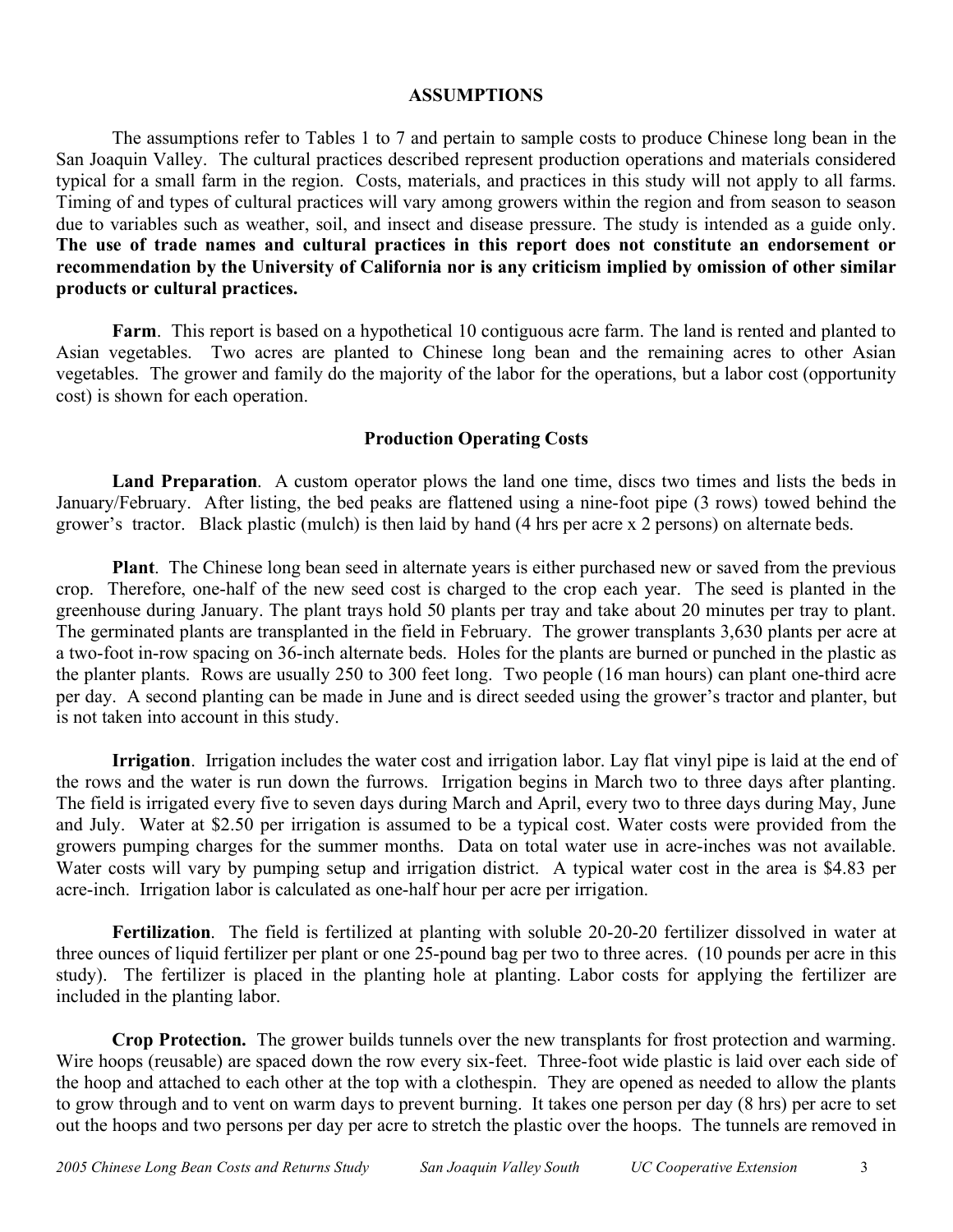late-April and takes two-hours per acre with two persons. If the grower plants later, mid-March and after, these costs can be avoided. For the later plantings, the crop protection costs (about \$1,200) should be subtracted from the cultural practices in this study.

**Trellis System**. Six-foot stakes (reusable) are pounded in the ground at six-foot spacing; netting is attached to the stakes to form a trellis that the plants will grow up. It takes two persons one day (8 hours) per acre to pound the stakes and an equal amount of time to install the net. The trellis is removed at the end-of-the season. See Field Cleanup below.

**Pest Management.** The pesticides, rates, and application practices mentioned in this cost study are listed in the *UC IPM Pest Management Guidelines – Beans.* **Pesticides mentioned in this study are not recommendations, but those commonly used in the region.** For information and pesticide use permits, contact the local county Agricultural Commissioner's office. For information on other pesticides available, pest identification, monitoring, and management, visit the UC IPM website at www.ipm.ucdavis.edu. **Pest control costs can vary considerably each year depending upon local conditions and pest populations in any given year.** Adjuvants are recommended for many pesticides for effective control and are an added cost. The adjuvants in this study are not included as a cost in the applications.

*Weeds*. The furrows are hand sprayed using a backpack sprayer with Roundup in April or May and in July. Black plastic provides weed control on the beds. The field is hand weeded in June and takes three-hours per acre. Additional weeding may be required.

*Insects.* Lannate is applied in May for lygus and aphid control. The grower applies the spray using a backpack sprayer. Growers with a second planting in June will most likely apply a similar spray to that planting in August. Also, spider mites can be a problem in the June planting and a spray with oil or soap provides some control.

*Diseases.* Possible diseases are mosaic virus, which is spread by aphids. Virus control is done by controlling aphid populations and using virus free or certified seed.

**Pickup/ATV.** Costs for a 1/2-ton pickup are included in the study. The pickup and a trailer are used for hauling the harvested beans to the packing shed and is included in that cost. The pickup and trailer are used to haul the removed tunnels, mulch and netting to the landfill and the costs are included in the respective operations. In addition, the grower drives another 250 miles per acre for farming purposes or to sell his crop at a farmers market.

**Field Cleanup**. In August or after the last harvest, the plants are chopped by hand, and the stakes, netting, and mulch are removed. One person can chop the plants and remove the mulch at the rate of three 250 foot rows per eight-hour day (approximately 80 hours per acre).

**Harvest**. The February planting is harvested May through July (12 weeks). The beans are picked by hand every 2 to 3 days, packed in 30-pound boxes and hauled to a packinghouse. The crop is harvested May through November for growers with double plantings. The packing shed quits taking long beans at the end of October, so any produced after that are sold at farmers or the local markets. Based on picking information on other vegetable crops, it is assumed that a person can pick 1.33 thirty-pound boxes per hour. The grower delivers the product to the packinghouse, local or farmers market. It is assumed one load of 19 boxes is delivered at the end of each picking day.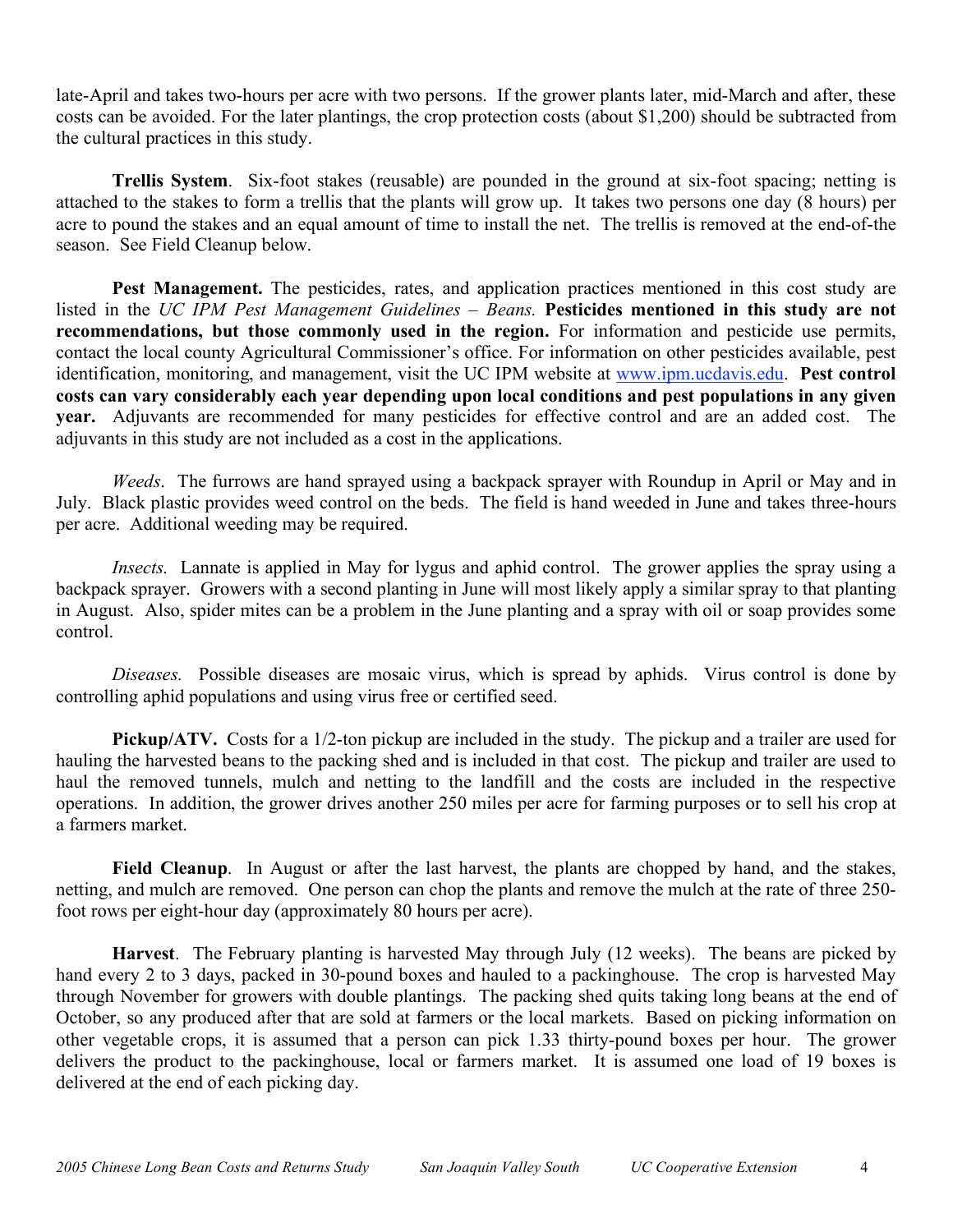**Yields**. The crop yields an average of 440 thirty-pound boxes or 13,200 pounds per acre per planting. Yields are based on grower input.

**Returns**. The weighted average (fresh & wholesale) returns used in this study are approximated at \$0.75 per pound (\$22.50/box) and used to calculate returns over a range of yields. It is assumed that 70% of the beans are sold wholesale and 30% through farmers or local markets. We assumed the growers would receive an average of \$1.00 per pound at the farmers on local markets. The USDA Wholesale Market reports for California July through September product averaged \$0.93 per pound. Assuming that 70% of the wholesale price is the net return to the grower, the grower would receive \$0.65 per pound.

Labor. Labor rates of \$12.42 per hour for machine operators and \$9.32 for general labor includes payroll overhead of 38%. The basic hourly wages are \$9.00 for machine operators and \$6.75 for general labor. The overhead includes the employers' share of federal and California state payroll taxes, workers' compensation insurance for truck crops (code 0172), and a percentage for other possible benefits. Workers' compensation costs will vary among growers, but for this study the cost is based upon the average industry final rate as of January 1, 2005 (California Department of Insurance). Labor for operations involving machinery are 20% higher than the operation time given in Table 1 to account for the extra labor involved in equipment set up, moving, maintenance, work breaks, and field repair.

**Equipment Operating Costs.** Repair costs are based on purchase price, annual hours of use, total hours of life, and repair coefficients formulated by American Society of Agricultural Engineers (ASAE). Fuel and lubrication costs are also determined by ASAE equations based on maximum Power Take Off (PTO) horsepower, and fuel type. Prices for on-farm delivery of diesel and gasoline are \$1.51 and \$2.05 per gallon, respectively. The cost includes a 2% local sales tax on diesel fuel and 8% sales tax on gasoline. Gasoline also includes federal and state excise tax, which are refundable for on-farm use when filing your income tax. The fuel, lube, and repair cost per acre for each operation in Table 1 is determined by multiplying the total hourly operating cost in Table 6 for each piece of equipment used for the selected operation by the hours per acre. Tractor time is 10% higher than implement time for a given operation to account for setup, travel and down time.

**Interest On Operating Capital.** Interest on operating capital is based on cash operating costs and is calculated monthly until harvest at a nominal rate of 7.65% per year. A nominal interest rate is the typical market cost of borrowed funds. The interest cost of post harvest operations is discounted back to the last harvest month using a negative interest charge.

**Risk.** Production risks should not be minimized. While this study makes every effort to model a production system based on typical, real world practices, it cannot fully represent financial, agronomic and market risks, which affect the profitability and economic viability.

# **Cash Overhead**

Cash overhead consists of various cash expenses paid out during the year that are assigned to the whole farm and not to a particular operation. These costs include property taxes, interest on operating capital, office expenses, liability and property insurance, and investment repairs.

**Property Taxes.** Counties charge a base property tax rate of 1% on the assessed value of the property. In some counties special assessment districts exist and charge additional taxes on property including equipment, buildings, and improvements. For this study, county taxes are calculated as 1% of the average value of the property. Average value equals new cost plus salvage value divided by 2 on a per acre basis.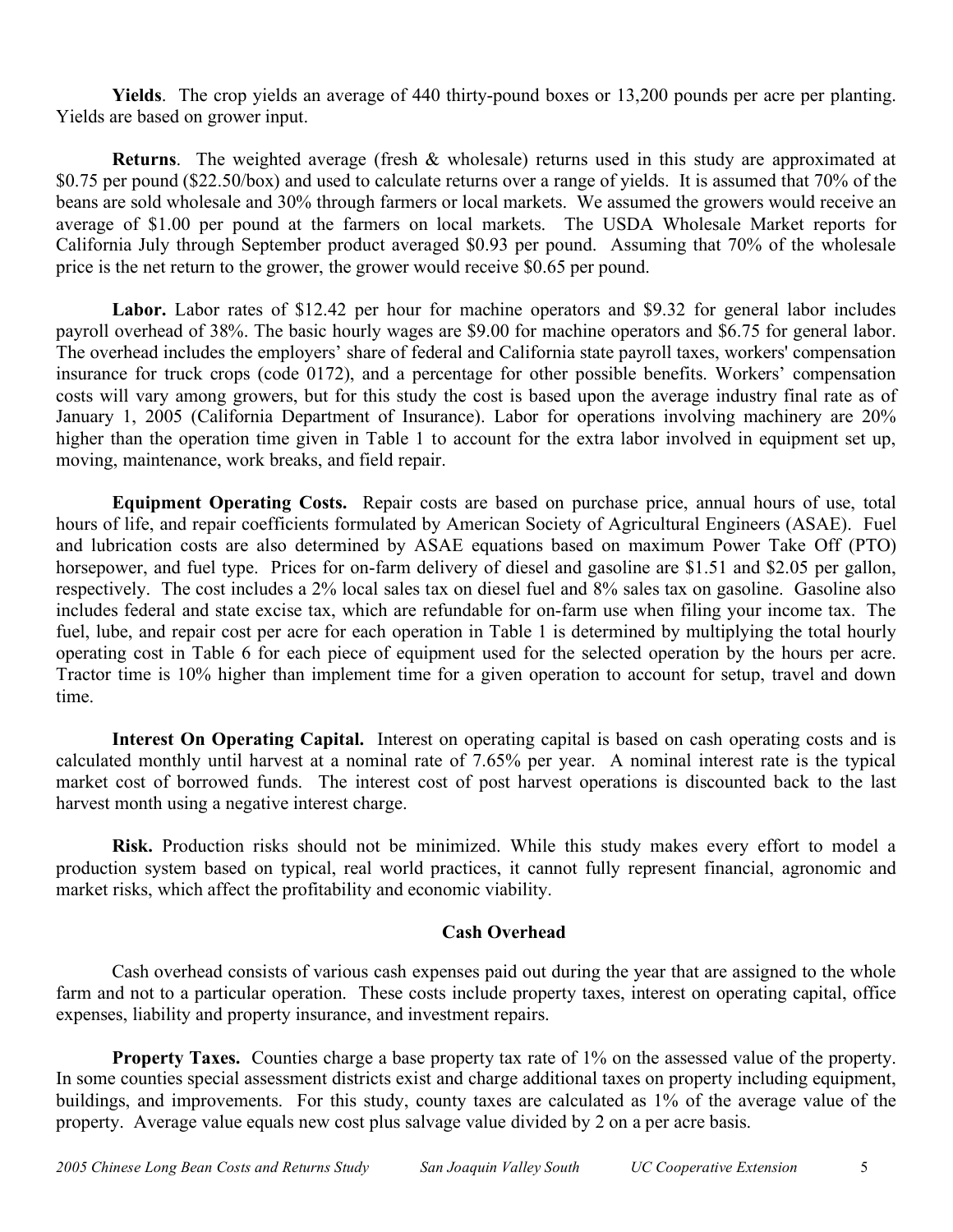**Insurance.** Insurance for farm investments varies depending on the assets included and the amount of coverage. Property insurance provides coverage for property loss and is charged at 0.69% of the average value of the assets over their useful life. Liability insurance covers accidents on the farm and costs \$429 for the entire farm.

**Office Expense.** Office and business expenses are estimated at \$10 per acre. These expenses include office supplies, telephones, bookkeeping, accounting, and legal fees. The cost is a general estimate and not based on any actual data.

**Land Rent**. The 10 acres are rented for cash at \$300 per acre. The rented land includes the irrigation system that is maintained by the landlord. The landowner also pays the property tax on the rented land. Land rents range from \$250 to \$350 per acre.

**Investment Repairs.** Annual maintenance except for the greenhouse (20%) is calculated as two percent of the purchase price.

# **Non-cash Overhead**

Non-cash overhead is calculated as the capital recovery cost for equipment and other farm investments.

**Capital Recovery Costs.** Capital recovery cost is the annual depreciation and interest costs for a capital investment. It is the amount of money required each year to recover the difference between the purchase price and salvage value (unrecovered capital). It is equivalent to the annual payment on a loan for the investment with the down payment equal to the discounted salvage value. This is a more complex method of calculating ownership costs than straight-line depreciation and opportunity costs, but more accurately represents the annual costs of ownership because it takes the time value of money into account (Boehlje and Eidman). The formula for the calculation of the annual capital recovery costs is ((Purchase Price – Salvage Value) x Capital Recovery Factor) + (Salvage Value x Interest Rate).

*Salvage Value.* Salvage value is an estimate of the remaining value of an investment at the end of its useful life. For farm machinery (tractors and implements) the remaining value is a percentage of the new cost of the investment (Boehlje and Eidman). The percent remaining value is calculated from equations developed by the American Society of Agricultural Engineers (ASAE) based on equipment type and years of life. The life in years is estimated by dividing the wear out life, as given by ASAE by the annual hours of use in this operation. For other investments including irrigation systems, buildings, and miscellaneous equipment, the value at the end of its useful life is zero. The salvage value for land is the purchase price because land does not depreciate. The purchase price and salvage value for equipment and investments are shown in the tables.

*Capital Recovery Factor.* Capital recovery factor is the amortization factor or annual payment whose present value at compound interest is 1. The amortization factor is a table value that corresponds to the interest rate used and the life of the machine.

*Interest Rate.* The interest rate of 6.01% used to calculate capital recovery cost is the USDA-ERS's tenyear average of California's agricultural sector long-run rate of return to production assets from current income. It is used to reflect the long-term realized rate of return to these specialized resources used effectively in the agricultural sector.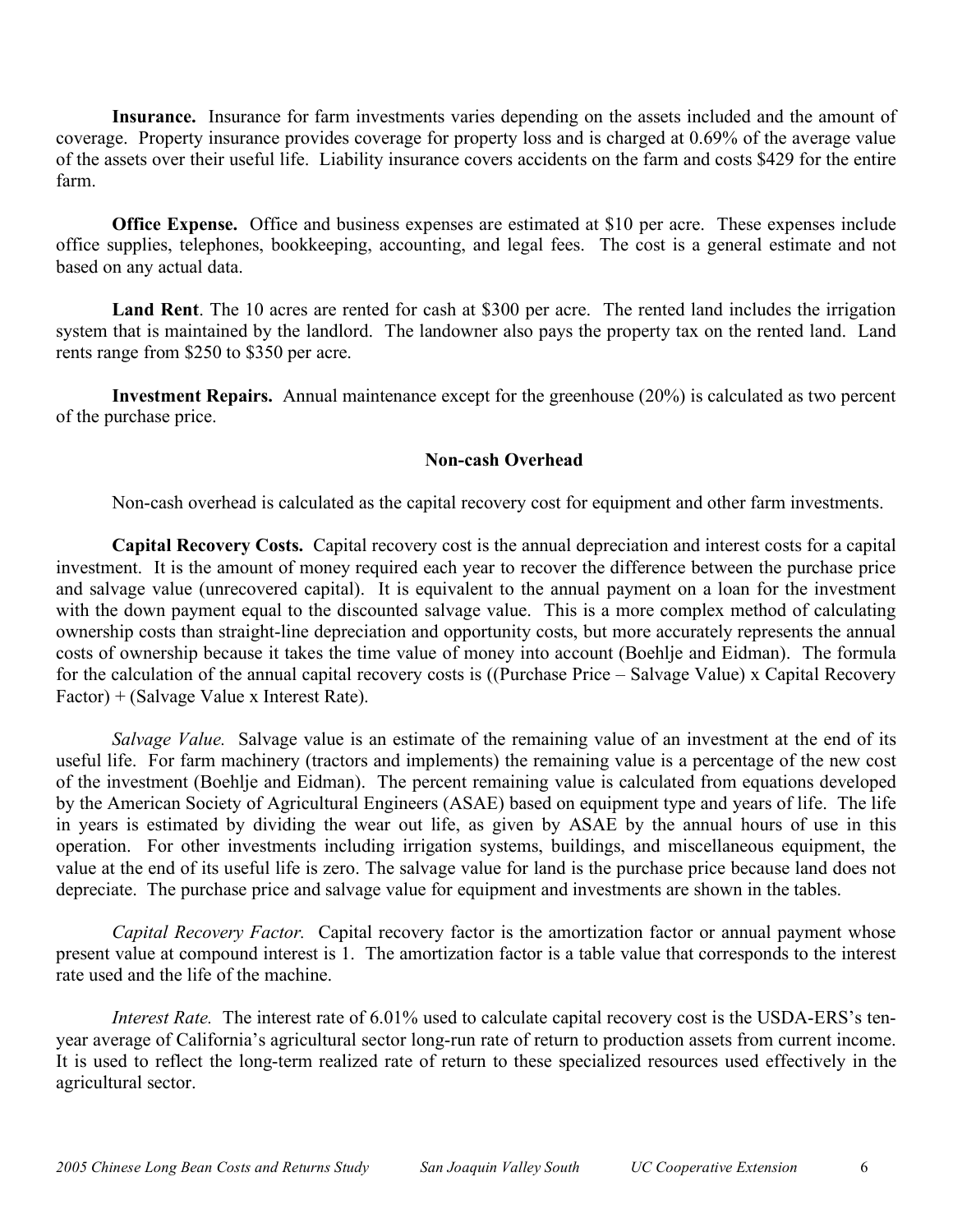**Tools.** This includes shop tools, hand tools, and miscellaneous field tools. The tools are an estimated value and not taken from any specific data.

**Irrigation.** The grower owns 1,732 feet of vinyl flat pipe to deliver the water to the furrows. The pipe was purchased for the farm and the cost is allocated among the various crops.

**Greenhouse**. The grower builds a greenhouse of PVC pipe and plastic to start the plants and for some plant storage. The greenhouse is 20 feet x 20 feet. The plastic cover may need to be replaced in one or two years. The greenhouse is assumed to be used for other crops on the farm and the cost is allocated accordingly.

**Equipment.** Farm equipment is purchased new or used, but the study shows the current purchase price for new equipment. The new purchase price is adjusted to 60% to indicate a mix of new and used equipment. Annual ownership costs for equipment and other investments are shown in the Whole Farm Annual Equipment, Investment, and Business Overhead Costs table. Equipment costs are composed of three parts: non-cash overhead, cash overhead, and operating costs. Both of the overhead factors have been discussed in previous sections. The operating costs consist of repairs, fuel, and lubrication and are discussed under operating costs.

**Table Values.** Due to rounding, the totals may be slightly different from the sum of the components.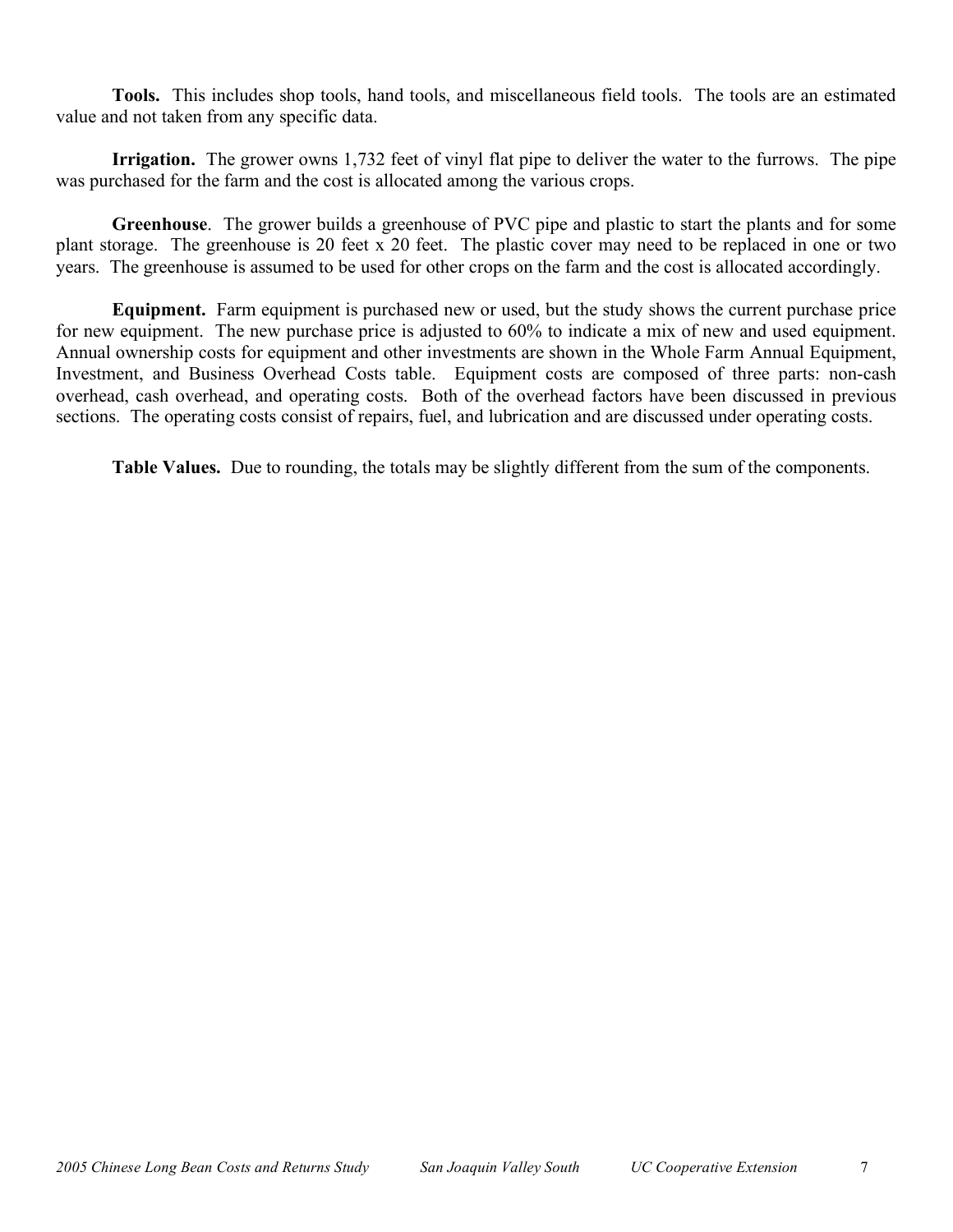### **REFERENCES**

- American Society of Agricultural Engineers. 1994. *American Society of Agricultural Engineers Standards Yearbook*. Russell H. Hahn and Evelyn E. Rosentreter (ed.) St. Joseph, Missouri. 41st edition.
- Barker, Doug. 2005. *California Workers' Compensation Rating Data for Selected Agricultural Classifications as of January 1, 2005.* California Department of Insurance, Rate Regulation Branch.
- Boelje, Michael D., and Vernon R. Eidman. 1984. *Farm Management*. John Wiley and Sons. New York, New York
- California State Automobile Association. 2004. *Gas Price Survey 2004.* AAA Public Affairs, San Francisco,
- California State Board of Equalization. *Fuel Tax Division Tax Rates*. Internet accessed January 2005. http://www.boe.ca.gov/sptaxprog/spftdrates.htm.
- Energy Information Administration. 2004. *Weekly Retail on Highway Diesel Prices*. Internet accessed January 2005. http://tonto.eis.doe.gov/oog/info/wohdp.
- United States Department of Agriculture-Economic Reporting Service. *Farm Financial Ratios Indicating Solvency and Profitability 1960 – 02, California*. 2002. Internet; accessed January 4, 2005. www.ers.usda.gov/data/farmbalancesheet/fbsdmu.htm
- Unknown. *Yard Long Beans*. http://www.webindia123.com/garden/vegie/longbeans.htm. Internet accessed November 18, 2004.
- Van Horn, Mark, and Claudia Myers. *Chinese Long Bean, Yard-long Bean, Asparagus Bean.* Student Experimental Farm, UC Davis. http://www.island.wsu.edu/crops/chinesel.htm. Internet accessed November 18, 2004.

For information concerning University of California publications contact UC DANR Communications Services (1-800-994- 8849), online at http://anrcatalog.ucdavis.edu or your local county Cooperative Extension office.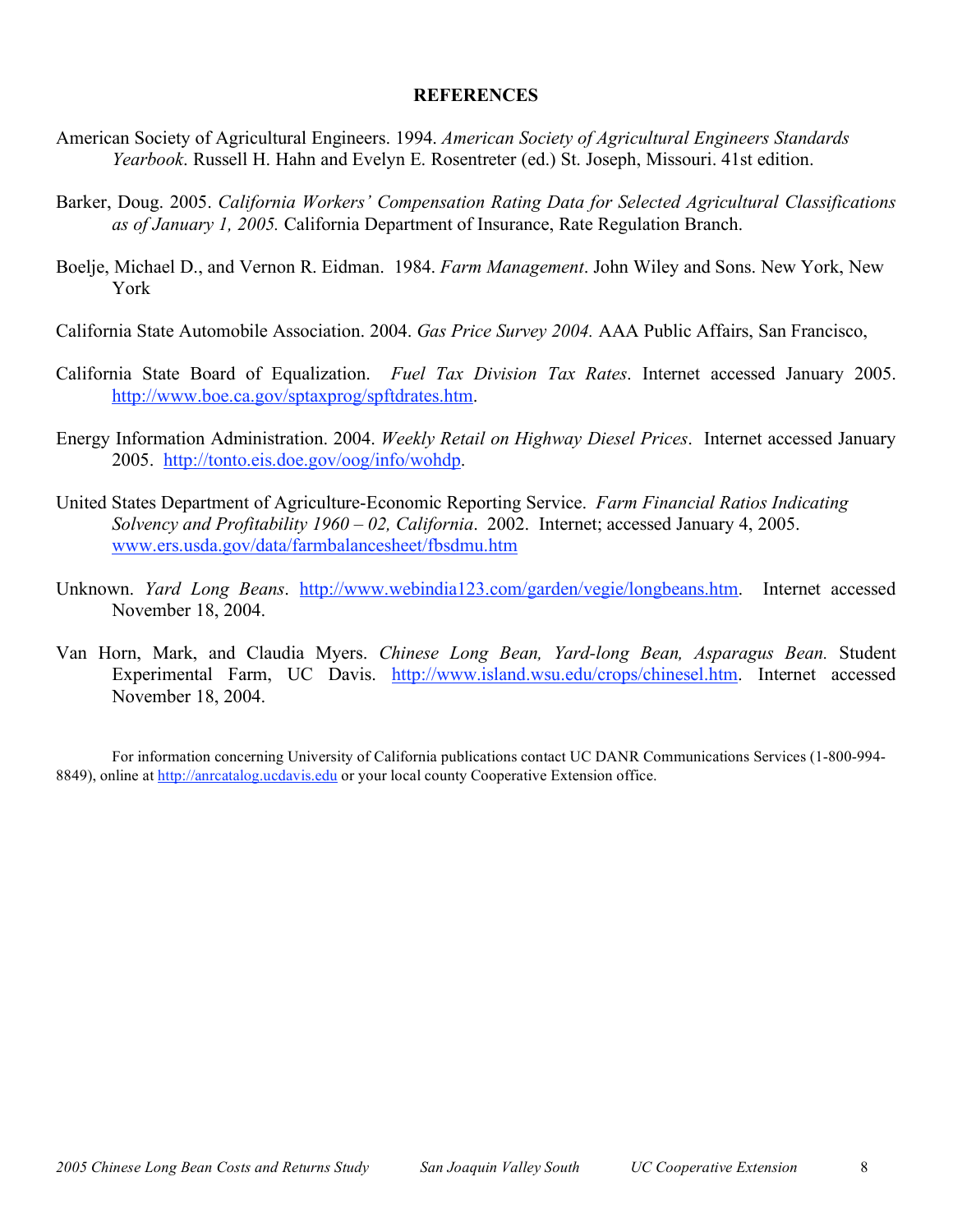#### UC COOPERATIVE EXTENSION **Table 1. COST PER ACRE TO PRODUCE CHINESE LONG BEAN** SAN JOAQUIN VALLEY 2005

|                                                           | Operation | Field  | Cash and Labor Costs per Acre |                  |                    |                  |             |      |
|-----------------------------------------------------------|-----------|--------|-------------------------------|------------------|--------------------|------------------|-------------|------|
|                                                           | Time      | Labor  | Labor                         | Fuel, Lube       | Material           | Custom/          | Total       | Your |
| Operation                                                 | (Hrs/A)   |        | Cost                          | & Repairs        | Cost               | Rent             | Cost        | Cost |
| Cultural:                                                 |           |        |                               |                  |                    |                  |             |      |
| Plant: Greenhouse (seed)                                  | 0.00      | 24.00  | 224                           | $\boldsymbol{0}$ | 80                 | $\boldsymbol{0}$ | 304         |      |
| Land Prep: Plow, Disc, List                               | 0.00      | 0.00   | $\mathbf{0}$                  | $\mathbf{0}$     | $\mathbf{0}$       | 100              | 100         |      |
| Land Prep: Flatten Bed Tops                               | 0.33      | 0.00   | 5                             | $\mathbf{1}$     | $\mathbf{0}$       | $\mathbf{0}$     | 6           |      |
| Land Prep: Lay Black Plastic on Beds. Alternate Rows      | 0.00      | 8.00   | 75                            | $\mathbf{0}$     | 116                | $\mathbf{0}$     | 191         |      |
| Plant: Transplants from greenhouse. Fertilize: (20-20-20) | 0.00      | 48.00  | 447                           | $\mathbf{0}$     | 6                  | $\mathbf{0}$     | 453         |      |
| Crop Protection: Install Tunnels                          | 0.00      | 24.00  | 224                           | $\mathbf{0}$     | 457                | $\mathbf{0}$     | 681         |      |
| Irrigate: (water & labor)                                 | 0.00      | 19.00  | 177                           | $\theta$         | 95                 | $\theta$         | 272         |      |
| Trellis: Install                                          | 0.00      | 32.00  | 298                           | $\mathbf{0}$     | 1,326              | $\boldsymbol{0}$ | 1,624       |      |
| Crop Protection: Remove Tunnels                           | 0.50      | 4.00   | 45                            | 6                | $\theta$           | 5                | 56          |      |
| Weed: Hand Spray Furrow (Roundup)                         | 0.00      | 3.00   | 28                            | $\mathbf{0}$     | 16                 | $\mathbf{0}$     | 44          |      |
| Weed: Hand Hoe                                            | 0.00      | 3.00   | 28                            | $\mathbf{0}$     | $\theta$           | $\mathbf{0}$     | 28          |      |
| Field Cleanup: Chop Plants, Trellis, Mulch                | 0.50      | 80.00  | 753                           | 6                | $\mathbf{0}$       | $\overline{7}$   | 766         |      |
| Miscellaneous Pickup Use                                  | 5.00      | 0.00   | 75                            | 59               | $\mathbf{0}$       | $\mathbf{0}$     | 134         |      |
| TOTAL CULTURAL COSTS                                      | 6.33      | 245.00 | 2,378                         | 73               | 2,096              | 111              | 4,658       |      |
| Harvest:                                                  |           |        |                               |                  |                    |                  |             |      |
| <b>Hand Pick</b>                                          | 0.00      | 330.82 | 3,083                         | $\boldsymbol{0}$ | 440                | $\boldsymbol{0}$ | 3,523       |      |
| Haul                                                      | 23.15     | 0.00   | 345                           | 291              | $\boldsymbol{0}$   | $\boldsymbol{0}$ | 636         |      |
| TOTAL HARVEST COSTS                                       | 23.15     | 330.82 | 3,428                         | 291              | 440                | $\theta$         | 4,159       |      |
| Interest on operating capital                             |           |        |                               |                  |                    |                  | 179         |      |
| TOTAL OPERATING COSTS/ACRE                                |           |        | 5,806                         | 364              | 2,536              | 111              | 8,996       |      |
| <b>CASH OVERHEAD:</b>                                     |           |        |                               |                  |                    |                  |             |      |
| Liability Insurance                                       |           |        |                               |                  |                    |                  | 43          |      |
| Office Expense                                            |           |        |                               |                  |                    |                  | 10          |      |
| Land Rent                                                 |           |        |                               |                  |                    |                  | 300         |      |
| <b>Property Taxes</b>                                     |           |        |                               |                  |                    |                  | 11          |      |
| Property Insurance                                        |           |        |                               |                  |                    |                  | $\,$ 8 $\,$ |      |
| <b>Investment Repairs</b>                                 |           |        |                               |                  |                    |                  | 10          |      |
| TOTAL CASH OVERHEAD COSTS                                 |           |        |                               |                  |                    |                  | 381         |      |
| TOTAL CASH COSTS/ACRE                                     |           |        |                               |                  |                    |                  | 9,377       |      |
| Non-Cash Overhead (Capital Recovery)                      |           |        | Per Producing                 |                  | <b>Annual Cost</b> |                  |             |      |
|                                                           |           |        | Acre                          |                  | Capital Recovery   |                  |             |      |
| Plastic Greenhouse 20x20'                                 |           |        | 35                            |                  | 8                  |                  | 8           |      |
| Flat Irrigation Pipe                                      |           |        | 46                            |                  | 25                 |                  | 25          |      |
| Miscellaneous Field Tools                                 |           |        | 100                           |                  | 24                 |                  | 24          |      |
| Equipment                                                 |           |        | 1,554                         |                  | 222                |                  | 222         |      |
| TOTAL NON-CASH OVERHEAD COSTS                             |           |        | 1,735                         |                  | 279                |                  | 279         |      |
| TOTAL COSTS/ACRE                                          |           |        |                               |                  |                    |                  | 9.656       |      |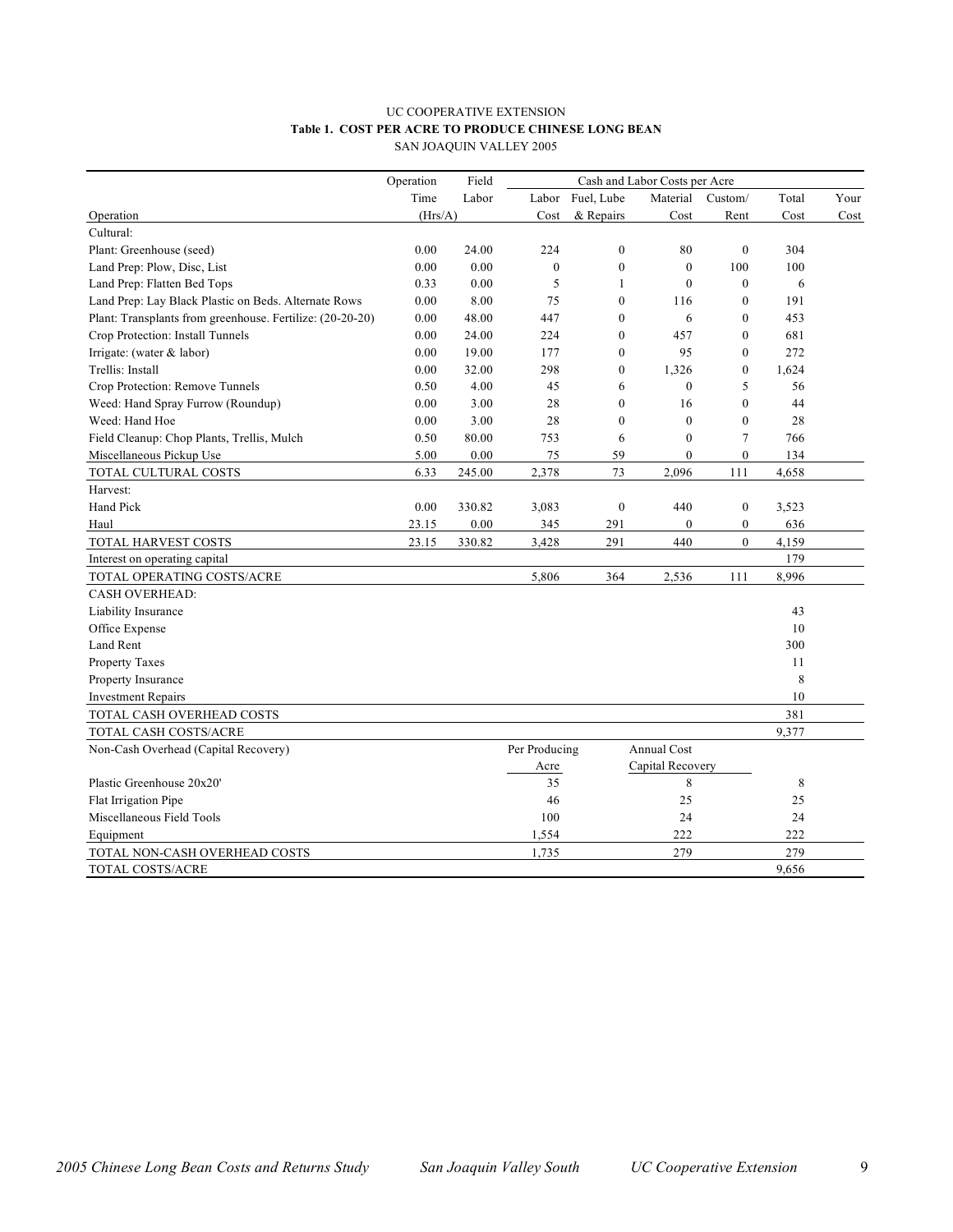#### UC COOPERATIVE EXTENSION **Table 2. COST PER ACRE TO PRODUCE CHINESE LONG BEAN** SAN JOAQUIN VALLEY - 2005

|                                              | Quantity/ |      | Price or  | Value or  | Your |
|----------------------------------------------|-----------|------|-----------|-----------|------|
|                                              | Acre      | Unit | Cost/Unit | Cost/Acre | Cost |
| <b>GROSS RETURNS</b>                         |           |      |           |           |      |
| Long Bean                                    | 13,200.00 | lb   | 0.75      | 9,900     |      |
| OPERATING COSTS                              |           |      |           |           |      |
| <b>Carton:</b>                               |           |      |           |           |      |
| Trays - Planting 50 Cell                     | 73.00     | each | 1.00      | 73        |      |
| Boxes 30 lb                                  | 440.00    | each | 1.00      | 440       |      |
| Seed:                                        |           |      |           |           |      |
| Seed - Chinese Long Bean (1/2 cost)          | 0.50      | 1b   | 14.50     | 7         |      |
| Custom:                                      |           |      |           |           |      |
| Land Preparation                             | 1.00      | acre | 100.00    | 100       |      |
| Landfill Fee                                 | 555.00    | lb   | 0.02      | 11        |      |
| <b>Crop Protect:</b>                         |           |      |           |           |      |
| Plastic Black 3 ft x 2000 ft/roll. 1 mil     | 7,250.00  | foot | 0.02      | 116       |      |
| Plastic Clear 3 ft x 2000 ft/roll            | 14,500.00 | foot | 0.02      | 217       |      |
| Wire Hoops (reusable)                        | 1,200.00  | each | 0.20      | 240       |      |
| Stakes - 5 ft (reusable)                     | 1,200.00  | each | 0.99      | 1,188     |      |
| Netting for Trellis 320 ft/roll              | 7,250.00  | foot | 0.02      | 138       |      |
| Fertilizer:                                  |           |      |           |           |      |
| $20 - 20 - 20$                               | 10.00     | 1b   | 0.57      | 6         |      |
| Irrigation:                                  |           |      |           |           |      |
| Water                                        | 38.00     | each | 2.50      | 95        |      |
| Herbicide:                                   |           |      |           |           |      |
| Roundup Ultra Max                            | 32.00     | floz | 0.49      | 16        |      |
| Labor (machine)                              | 35.38     | hrs  | 12.42     | 439       |      |
| Labor (non-machine)                          | 575.82    | hrs  | 9.32      | 5,367     |      |
| Fuel - Gas                                   | 121.43    | gal  | 2.05      | 249       |      |
| Fuel - Diesel                                | 0.63      | gal  | 1.51      | 1         |      |
| Lube                                         |           |      |           | 37        |      |
| Machinery repair                             |           |      |           | 77        |      |
| Interest on operating capital $\omega$ 7.65% |           |      |           | 179       |      |
| TOTAL OPERATING COSTS/ACRE                   |           |      |           | 8,996     |      |
| NET RETURNS ABOVE OPERATING COSTS            |           |      |           | 904       |      |
| CASH OVERHEAD COSTS:                         |           |      |           |           |      |
| Liability Insurance                          |           |      |           | 43        |      |
| Office Expense                               |           |      |           | 10        |      |
| Land Rent                                    |           |      |           | 300       |      |
| Property Taxes                               |           |      |           | 11        |      |
| Property Insurance                           |           |      |           | 8         |      |
| <b>Investment Repairs</b>                    |           |      |           | $10\,$    |      |
| TOTAL CASH OVERHEAD COSTS/ACRE               |           |      |           | 381       |      |
| TOTAL CASH COSTS/ACRE                        |           |      |           | 9,377     |      |
| NON-CASH OVERHEAD COSTS (Capital Recovery)   |           |      |           |           |      |
| Plastic Greenhouse 20x20'                    |           |      |           | 8         |      |
| Flat Irrigation Pipe                         |           |      |           | 25        |      |
| Miscellaneous Field Tools                    |           |      |           | 24        |      |
| Equipment                                    |           |      |           | 222       |      |
| TOTAL NON-CASH OVERHEAD COSTS/ACRE           |           |      |           | 279       |      |
| TOTAL COSTS/ACRE                             |           |      |           | 9,656     |      |
| NET RETURNS ABOVE TOTAL COSTS                |           |      |           | 244       |      |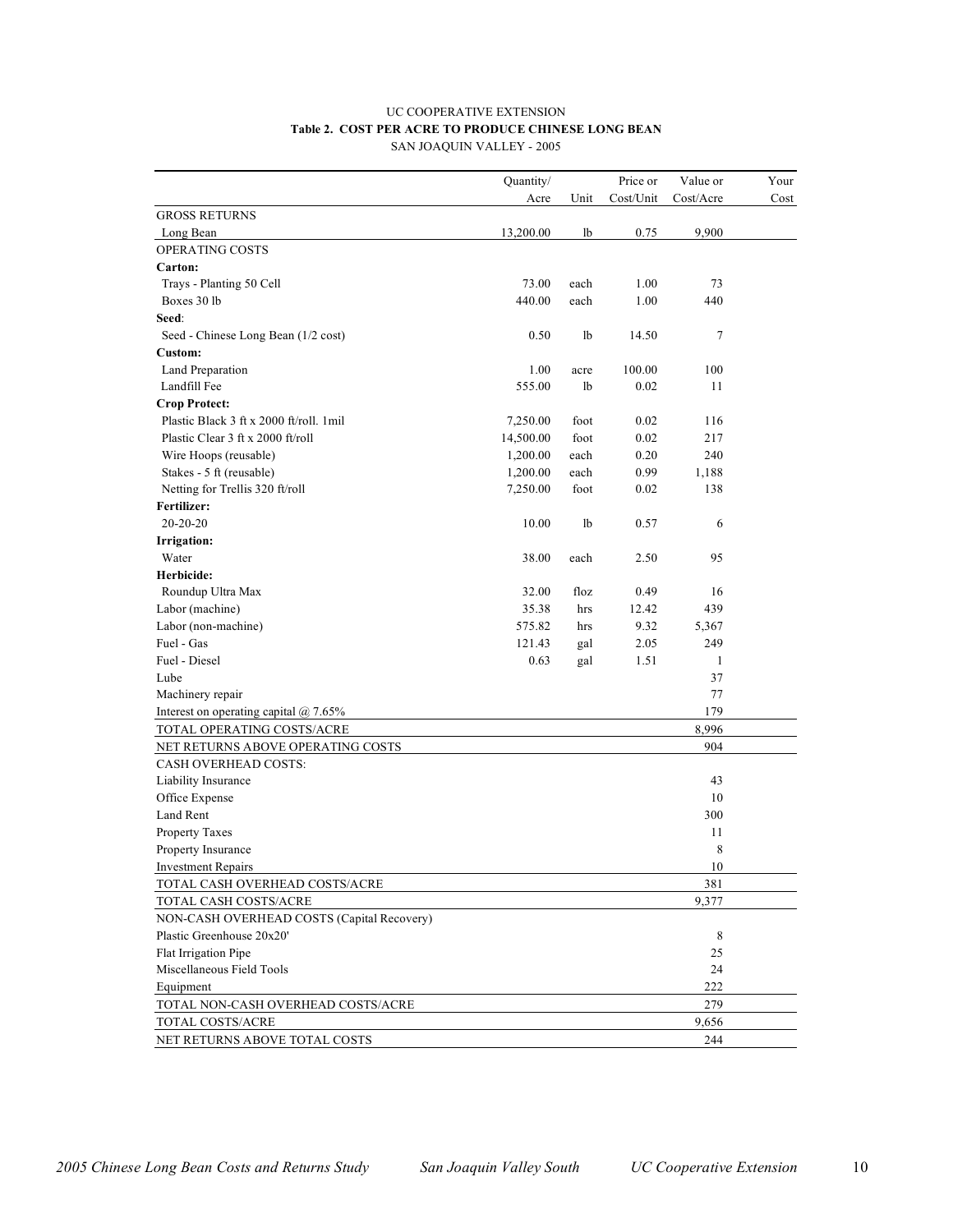# UC COOPERATIVE EXTENSION **Table 3. COST PER ACRE TO PRODUCE CHINESE LONG BEAN**

SAN JOAQUIN VALLEY - 2005

| Beginning JAN 05                                     | <b>JAN</b>   | <b>FEB</b>       | <b>MAR</b>       | <b>APR</b>               | <b>MAY</b>     | <b>JUN</b>     | <b>JUL</b>     | <b>AUG</b>       | <b>SEP</b>       | OCT              | <b>NOV</b>     | <b>DEC</b>       | <b>TOTAL</b> |
|------------------------------------------------------|--------------|------------------|------------------|--------------------------|----------------|----------------|----------------|------------------|------------------|------------------|----------------|------------------|--------------|
| Ending DEC 05                                        | 05           | 05               | 05               | 05                       | 05             | 05             | 05             | 05               | 05               | 05               | 05             | 05               | 04           |
| Cultural:                                            |              |                  |                  |                          |                |                |                |                  |                  |                  |                |                  |              |
| Plant: Greenhouse                                    | 304          |                  |                  |                          |                |                |                |                  |                  |                  |                |                  | 304          |
| Land Prep: Plow, Disc, List                          | 100          |                  |                  |                          |                |                |                |                  |                  |                  |                |                  | 100          |
| Land Prep: Flatten Bed Tops                          |              | 6                |                  |                          |                |                |                |                  |                  |                  |                |                  | 6            |
| Land Prep: Lay Black Plastic on Beds. Alternate Rows |              | 191              |                  |                          |                |                |                |                  |                  |                  |                |                  | 191          |
| Plant: Transplants. Fertilize: (20-20-20)            |              | 453              |                  |                          |                |                |                |                  |                  |                  |                |                  | 453          |
| Crop Protection: Install Tunnels                     |              | 681              |                  |                          |                |                |                |                  |                  |                  |                |                  | 681          |
| Irrigate: (water $&$ labor)                          |              |                  | 29               | 29                       | 72             | 72             | 72             |                  |                  |                  |                |                  | 272          |
| Trellis: Install                                     |              |                  | 1,624            |                          |                |                |                |                  |                  |                  |                |                  | 1,624        |
| Crop Protection: Remove Tunnels                      |              |                  |                  | 56                       |                |                |                |                  |                  |                  |                |                  | 56           |
| Weed: Hand Spray Furrow (Roundup)                    |              |                  |                  | 22                       |                | 22             |                |                  |                  |                  |                |                  | 44           |
| Weed: Hand Hoe                                       |              |                  |                  |                          | 28             |                |                |                  |                  |                  |                |                  | 28           |
| Field Cleanup: Chop Plants, Trellis, Mulch           |              |                  |                  |                          |                |                |                | 766              |                  |                  |                |                  | 766          |
| Miscellaneous Pickup Use                             | 17           | 17               | 17               | 17                       | 17             | 17             | 17             | 17               |                  |                  |                |                  | 134          |
| TOTAL CULTURAL COSTS                                 | 421          | 1,348            | 1.669            | 123                      | 116            | 110            | 88             | 783              | $\mathbf{0}$     | $\mathbf{0}$     | $\theta$       | $\mathbf{0}$     | 4,658        |
| Harvest:                                             |              |                  |                  |                          |                |                |                |                  |                  |                  |                |                  |              |
| Harvest: Hand Pick                                   |              |                  |                  |                          | 1,162          | 1,198          | 1,162          |                  |                  |                  |                |                  | 3,523        |
| Haul                                                 |              |                  |                  |                          | 210            | 216            | 210            |                  |                  |                  |                |                  | 636          |
| <b>TOTAL HARVEST COSTS</b>                           | $\mathbf{0}$ | $\boldsymbol{0}$ | $\boldsymbol{0}$ | $\overline{0}$           | 1,372          | ,414           | 1,372          | $\boldsymbol{0}$ | $\boldsymbol{0}$ | $\boldsymbol{0}$ | $\overline{0}$ | $\boldsymbol{0}$ | 4,159        |
| Interest on operating capital $@$ 7.65%              | 3            | 11               | 22               | 23                       | 32             | 42             | 51             | $-5$             |                  |                  |                |                  | 179          |
| TOTAL OPERATING COSTS/ACRE                           | 423          | 1,359            | 1,691            | 145                      | 1,521          | 1,566          | 1,512          | 778              | $\mathbf{0}$     | $\theta$         | $\Omega$       | $\mathbf{0}$     | 8,996        |
| <b>OVERHEAD:</b>                                     |              |                  |                  |                          |                |                |                |                  |                  |                  |                |                  |              |
| Liability Insurance                                  |              |                  | 43               |                          |                |                |                |                  |                  |                  |                |                  | 43           |
| Office Expense                                       | 1            |                  | -1               | $\overline{\phantom{a}}$ |                | $\mathbf{1}$   |                | $\mathbf{1}$     |                  |                  |                |                  | 10           |
| Land Rent                                            |              |                  |                  |                          |                |                |                | 300              |                  |                  |                |                  | 300          |
| <b>Property Taxes</b>                                | 11           |                  |                  |                          |                |                |                |                  |                  |                  |                |                  | 11           |
| Property Insurance                                   | 8            |                  |                  |                          |                |                |                |                  |                  |                  |                |                  | 8            |
| <b>Investment Repairs</b>                            |              |                  |                  |                          |                |                |                |                  |                  |                  |                |                  | 10           |
| TOTAL CASH OVERHEAD COSTS                            | 21           | $\overline{2}$   | 45               | $\overline{2}$           | $\overline{2}$ | $\overline{c}$ | $\overline{2}$ | 302              |                  | 1                | $\mathbf{1}$   | $\mathbf{1}$     | 381          |
| TOTAL CASH COSTS/ACRE                                | 444          | 1,361            | 1,736            | 148                      | 1,523          | 1,569          | 1,514          | 1,080            |                  | $\mathbf{1}$     | $\mathbf{1}$   | $\mathbf{1}$     | 9,377        |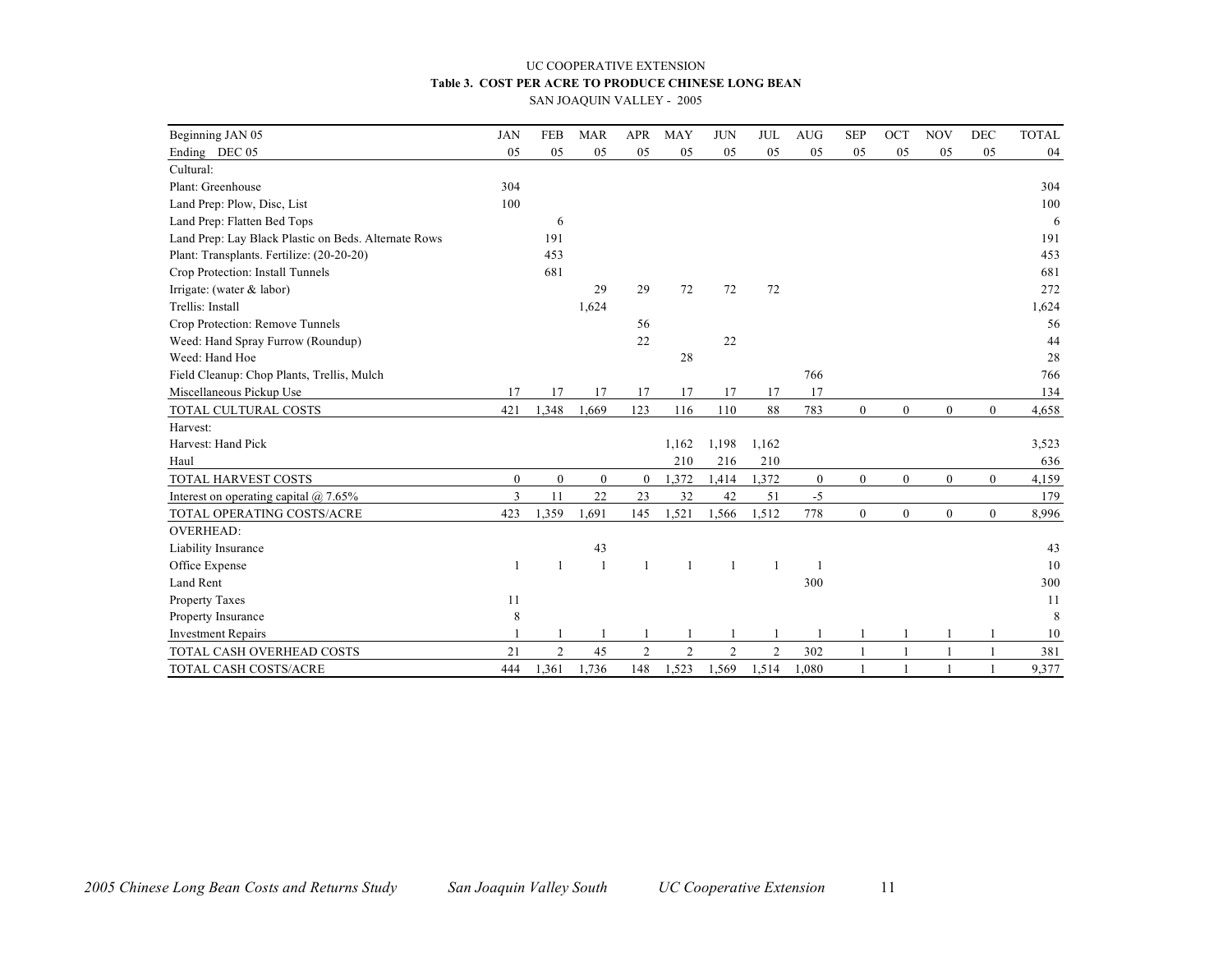#### UC COOPERATIVE EXTENSION **Table 4. RANGING ANALYSIS** SAN JOAQUIN VALLEY - 2005

#### COSTS PER ACRE AT VARYING YIELD TO PRODUCE CHINESE LONG BEAN

| Boxes/Acre:                     | 250   | 290   | 340    | 390              | 440    | 490    | 540    |
|---------------------------------|-------|-------|--------|------------------|--------|--------|--------|
|                                 |       |       |        | YIELD (lbs/acre) |        |        |        |
|                                 | 7,500 | 8,700 | 10,200 | 11,700           | 13,200 | 14,700 | 16,200 |
| <b>OPERATING COSTS/ACRE:</b>    |       |       |        |                  |        |        |        |
| Cultural Cost                   | 4,658 | 4,658 | 4,658  | 4,658            | 4,658  | 4,658  | 4,658  |
| Harvest Cost (Pick & Haul)      | 2,363 | 2,741 | 3,214  | 3,686            | 4,159  | 4,632  | 5,104  |
| Interest on operating capital   | 156   | 161   | 167    | 173              | 179    | 185    | 191    |
| TOTAL OPERATING COSTS/ACRE      | 7,177 | 7,560 | 8,039  | 8,517            | 8,996  | 9,475  | 9,953  |
| <b>TOTAL OPERATING COSTS/lb</b> | 0.96  | 0.87  | 0.79   | 0.73             | 0.68   | 0.64   | 0.61   |
| <b>CASH OVERHEAD COSTS/ACRE</b> | 376   | 377   | 378    | 380              | 381    | 383    | 384    |
| TOTAL CASH COSTS/ACRE           | 7.553 | 7.937 | 8.417  | 8,897            | 9,377  | 9,858  | 10,337 |
| TOTAL CASH COSTS/lb             | 1.01  | 0.91  | 0.83   | 0.76             | 0.71   | 0.67   | 0.64   |
| NON-CASH OVERHEAD COSTS/ACRE    | 209   | 224   | 243    | 261              | 279    | 296    | 312    |
| TOTAL COSTS/ACRE                | 7,762 | 8,161 | 8,660  | 9,158            | 9,656  | 10,154 | 10,649 |
| <b>TOTAL COSTS/lb</b>           | 1.03  | 0.94  | 0.85   | 0.78             | 0.73   | 0.69   | 0.66   |

#### NET RETURNS PER ACRE ABOVE OPERATING COSTS

| <b>PRICE</b> | YIELD (lbs/acre) |          |          |          |          |          |          |  |  |  |
|--------------|------------------|----------|----------|----------|----------|----------|----------|--|--|--|
| \$/lb        | 7,500            | 8,700    | 10,200   | 11,700   | 13,200   | 14,700   | 16,200   |  |  |  |
| 0.55         | $-3,052$         | $-2,775$ | $-2.429$ | $-2,082$ | $-1,736$ | $-1.390$ | $-1,043$ |  |  |  |
| 0.65         | $-2,302$         | $-1.905$ | $-1,409$ | $-912$   | $-416$   | 80       | 577      |  |  |  |
| 0.75         | $-1,552$         | $-1,035$ | $-389$   | 258      | 904      | 1,550    | 2,197    |  |  |  |
| 0.85         | $-802$           | $-165$   | 631      | 1,428    | 2.224    | 3,020    | 3,817    |  |  |  |
| 0.95         | $-52$            | 705      | 1,651    | 2,598    | 3,544    | 4.490    | 5,437    |  |  |  |
| 1.05         | 698              | 1,575    | 2,671    | 3.768    | 4,864    | 5,960    | 7,057    |  |  |  |
| 1.15         | 1.448            | 2,445    | 3,691    | 4,938    | 6,184    | 7,430    | 8,677    |  |  |  |

#### NET RETURNS PER ACRE ABOVE CASH COSTS

| <b>PRICE</b> | YIELD (lbs/acre) |          |          |          |          |          |          |  |  |  |  |
|--------------|------------------|----------|----------|----------|----------|----------|----------|--|--|--|--|
| \$/lb        | 7.500            | 8.700    | 10.200   | 11,700   | 13.200   | 14.700   | 16,200   |  |  |  |  |
| 0.55         | $-3.428$         | $-3,152$ | $-2,807$ | $-2,462$ | $-2.117$ | $-1,773$ | $-1,427$ |  |  |  |  |
| 0.65         | $-2,678$         | $-2,282$ | $-1,787$ | $-1,292$ | $-797$   | $-303$   | 193      |  |  |  |  |
| 0.75         | $-1.928$         | $-1,412$ | $-767$   | $-122$   | 523      | 1,167    | 1,813    |  |  |  |  |
| 0.85         | $-1.178$         | $-542$   | 253      | 1.048    | 1,843    | 2,637    | 3,433    |  |  |  |  |
| 0.95         | $-428$           | 328      | 1.273    | 2,218    | 3,163    | 4,107    | 5,053    |  |  |  |  |
| 1.05         | 322              | 1,198    | 2,293    | 3,388    | 4.483    | 5,577    | 6,673    |  |  |  |  |
| 1.15         | 1.072            | 2,068    | 3,313    | 4,558    | 5,803    | 7.047    | 8.293    |  |  |  |  |

NET RETURNS PER ACRE ABOVE TOTAL COSTS

| <b>PRICE</b> |          |          |          | YIELD (lbs/acre) |          |          |          |
|--------------|----------|----------|----------|------------------|----------|----------|----------|
| \$/lb        | 7,500    | 8,700    | 10,200   | 11,700           | 13.200   | 14,700   | 16,200   |
| 0.55         | $-3,637$ | $-3,376$ | $-3,050$ | $-2,723$         | $-2,396$ | $-2,069$ | $-1,739$ |
| 0.65         | $-2,887$ | $-2,506$ | $-2,030$ | $-1,553$         | $-1,076$ | $-599$   | $-119$   |
| 0.75         | $-2,137$ | $-1,636$ | $-1,010$ | $-383$           | 244      | 871      | 1,501    |
| 0.85         | $-1,387$ | -766     | 10       | 787              | 1,564    | 2,341    | 3,121    |
| 0.95         | $-637$   | 104      | 1,030    | 1,957            | 2,884    | 3,811    | 4,741    |
| 1.05         | 113      | 974      | 2,050    | 3,127            | 4.204    | 5,281    | 6,361    |
| 1.15         | 863      | 1.844    | 3,070    | 4.297            | 5,524    | 6,751    | 7,981    |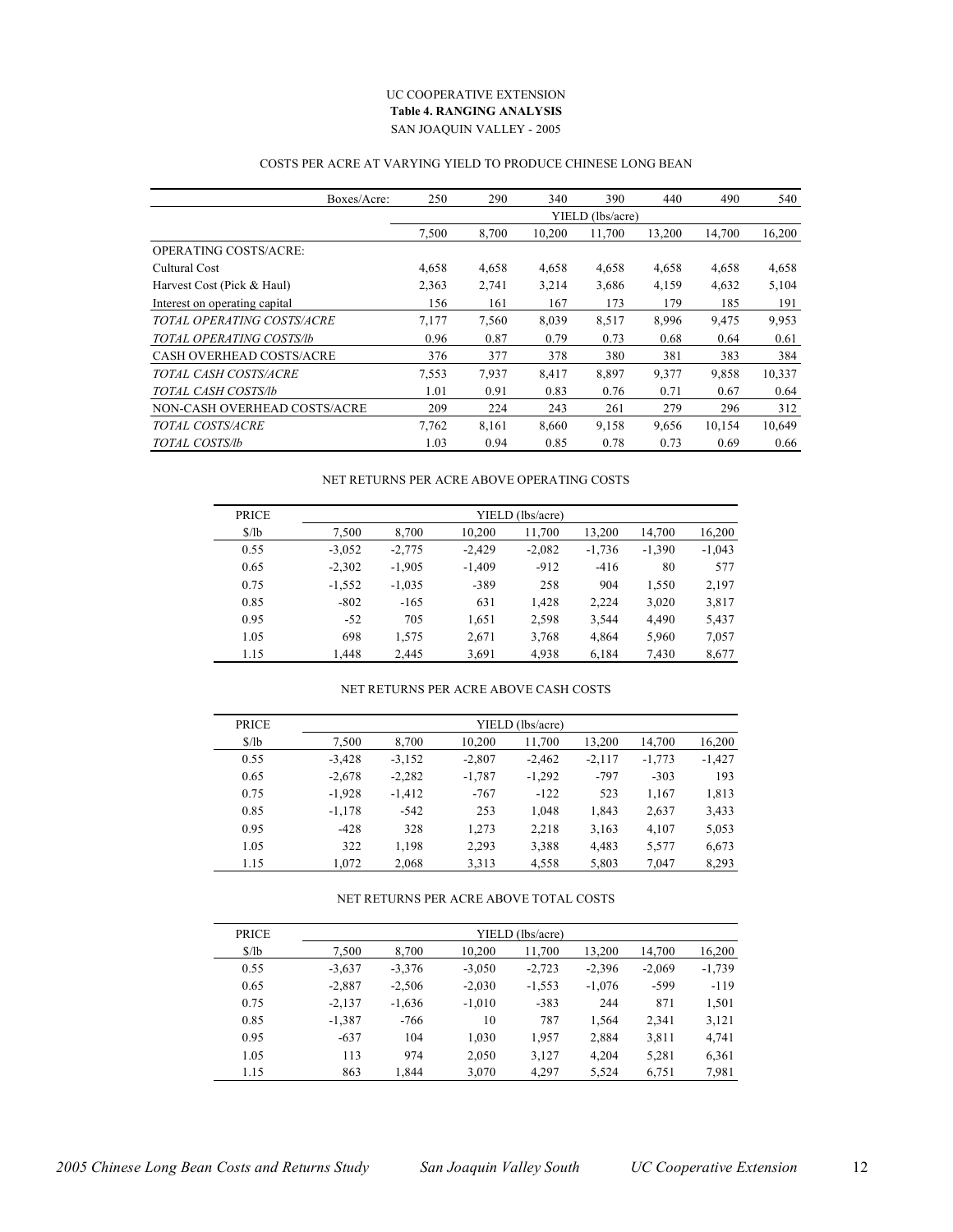#### UC COOPERATIVE EXTENSION **Table 5. WHOLE FARM ANNUAL EQUPMENT, INVESTMENT, AND BUSINESS OVERHEAD COSTS** SAN JOAQUIN VALLEY - 2005

#### ANNUAL EQUIPMENT COSTS

|     |                        |        |      |         |          | Cash Overhead |       |       |
|-----|------------------------|--------|------|---------|----------|---------------|-------|-------|
|     |                        |        | Yrs  | Salvage | Capital  | Insur-        |       |       |
| Yr  | Description            | Price  | Life | Value   | Recovery | ance          | Taxes | Total |
| 0.5 | 35HP 2WD Tractor       | 15,265 | 20   | 1.959   | 1,279    | 59            | 86    | 1,424 |
| 05  | Bed Shaper Pipe 9'     | 150    | 10   | 27      | 18       |               |       | 20    |
| 05  | Pickup 1/2 Ton         | 28,000 | 5    | 12,549  | 4,423    | 140           | 203   | 4,766 |
| 05  | Trailer $12x16$        | 4,500  | 20   | 235     | 386      | 16            | 24    | 426   |
|     | TOTAL                  | 47,915 |      | 14,770  | 6.107    | 216           | 313   | 6,636 |
|     | $60\%$ of New Cost $*$ | 28.749 |      | 8,862   | 3,664    | 130           | 188   | 3,982 |

\*Used to reflect a mix of new and used equipment

#### ANNUAL INVESTMENT COSTS

|                              |       |      |         |          | Cash Overhead |          |         |       |
|------------------------------|-------|------|---------|----------|---------------|----------|---------|-------|
|                              |       | Yrs  | Salvage | Capital  | lnsur-        |          |         |       |
| Description                  | Price | Life | Value   | Recovery | ance          | Taxes    | Repairs | Total |
| Irrigation Flat Pipe         | 455   |      |         | 248      |               | $\theta$ | 9       | 257   |
| Miscellaneous Field Tools    | 1,000 | ر    |         | 237      |               | $^{0}$   | 20      | 261   |
| Plastic Greenhouse 20' x 20' | 350   |      |         | 83       |               |          | 70      | 156   |
| <b>TOTAL INVESTMENT</b>      | .805  |      | 0       | 569      |               |          | 99      | 674   |

#### ANNUAL BUSINESS OVERHEAD COSTS

|                     | Units/ |      | Price/ | Total |
|---------------------|--------|------|--------|-------|
| Description         | Farm   | Unit | Unit   | Cost  |
| Land Rent           | 10     | acre | 300.00 | 3,000 |
| Liability Insurance | 10     | acre | 42.90  | 429   |
| Office Expense      | 10     | acre | 10.00  | 100   |

#### UC COOPERATIVE EXTENSION **Table 6. HOURLY EQUIPMENT COSTS**

SAN JOAQUIN VALLEY - 2005

|     |                    | Actual |          | Cash Overhead |       |         | Operating |       |           |
|-----|--------------------|--------|----------|---------------|-------|---------|-----------|-------|-----------|
|     |                    | Hours  | Capital  | Insur-        |       |         | Fuel $\&$ | Total | Total     |
|     | Yr Description     | Used   | Recovery | ance          | Taxes | Repairs | Lube      | Oper. | Costs/Hr. |
| 0.5 | 35HP 2WD Tractor   | 600    | 1.28     | 0.06          | 0.09  | 0.62    | 2.98      | 3.60  | 5.03      |
| 05  | Bed Shaper Pipe 9' | 100    | 0.11     | 0.00          | 0.01  | 0.01    | 0.00      | 0.01  | 0.13      |
| 05  | Pickup 1/2 Ton     | 400    | 6.63     | 0.21          | 0.30  | 2.08    | 9.82      | 11.90 | 19.04     |
| 05  | Trailer $12x16$    | 200    | 1.16     | 0.05          | 0.07  | 0.66    | 0.00      | 0.66  | 1.94      |